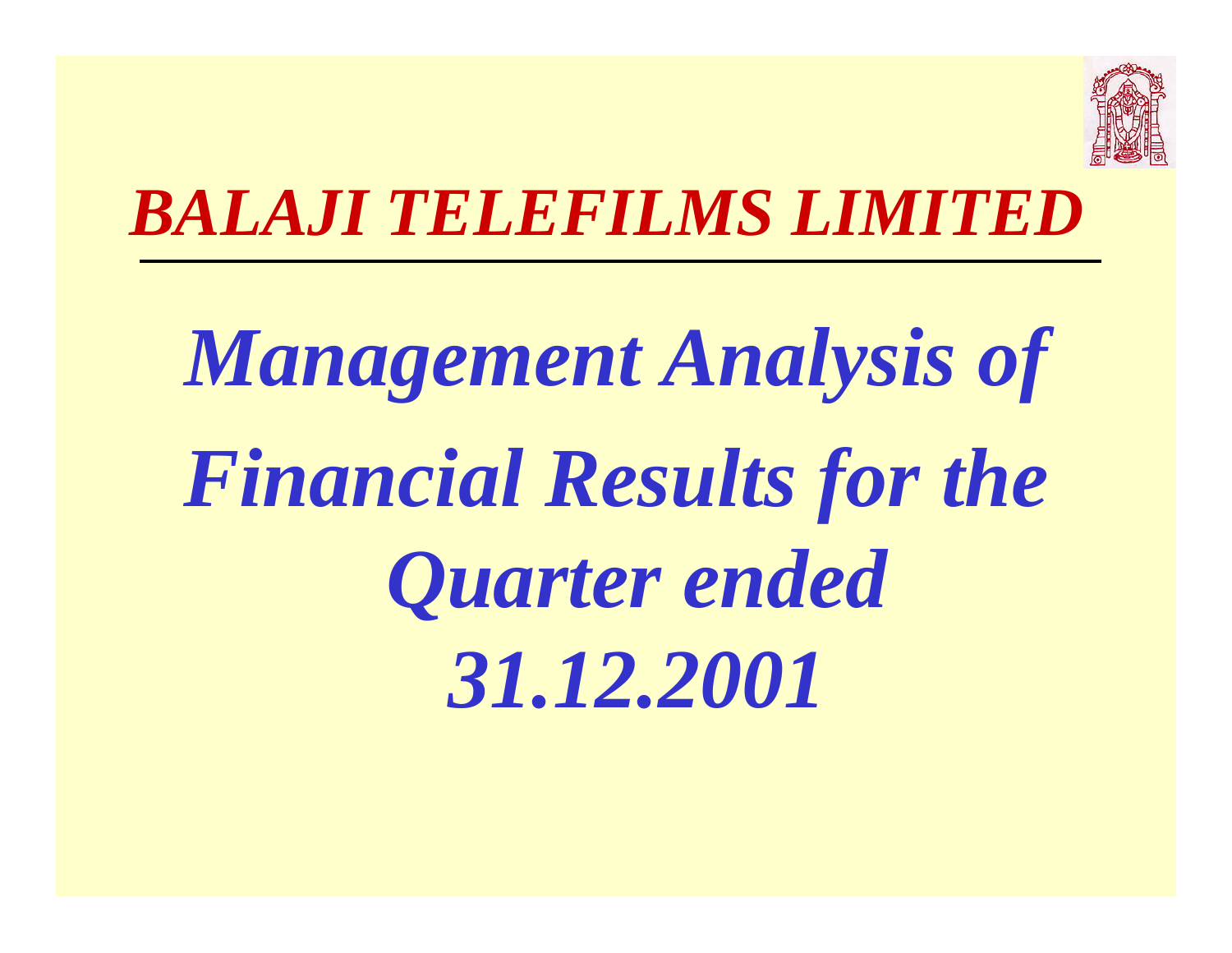

#### *BALAJI TELEFILMS LIMITED*

- $\bullet$  The Company has been commissioned by Zee TV for two daily soaps on prime time, which are likely to be aired in the month of March / April, 2002 and by Sony TV for one daily soap in afternoon, which is likely to be aired in the month of February, 2002.
- $\bullet$  The Company is launching one daily soap on Udaya TV in February, 2002.
- $\bullet$  Prices of all the four daily soaps on star have been revised upwards by average increase of 35% with effect from January 1, 2002.
- $\bullet$  The Company is ending its programmes on DD Network, SABe TV and one program on Vijay TV in Q4.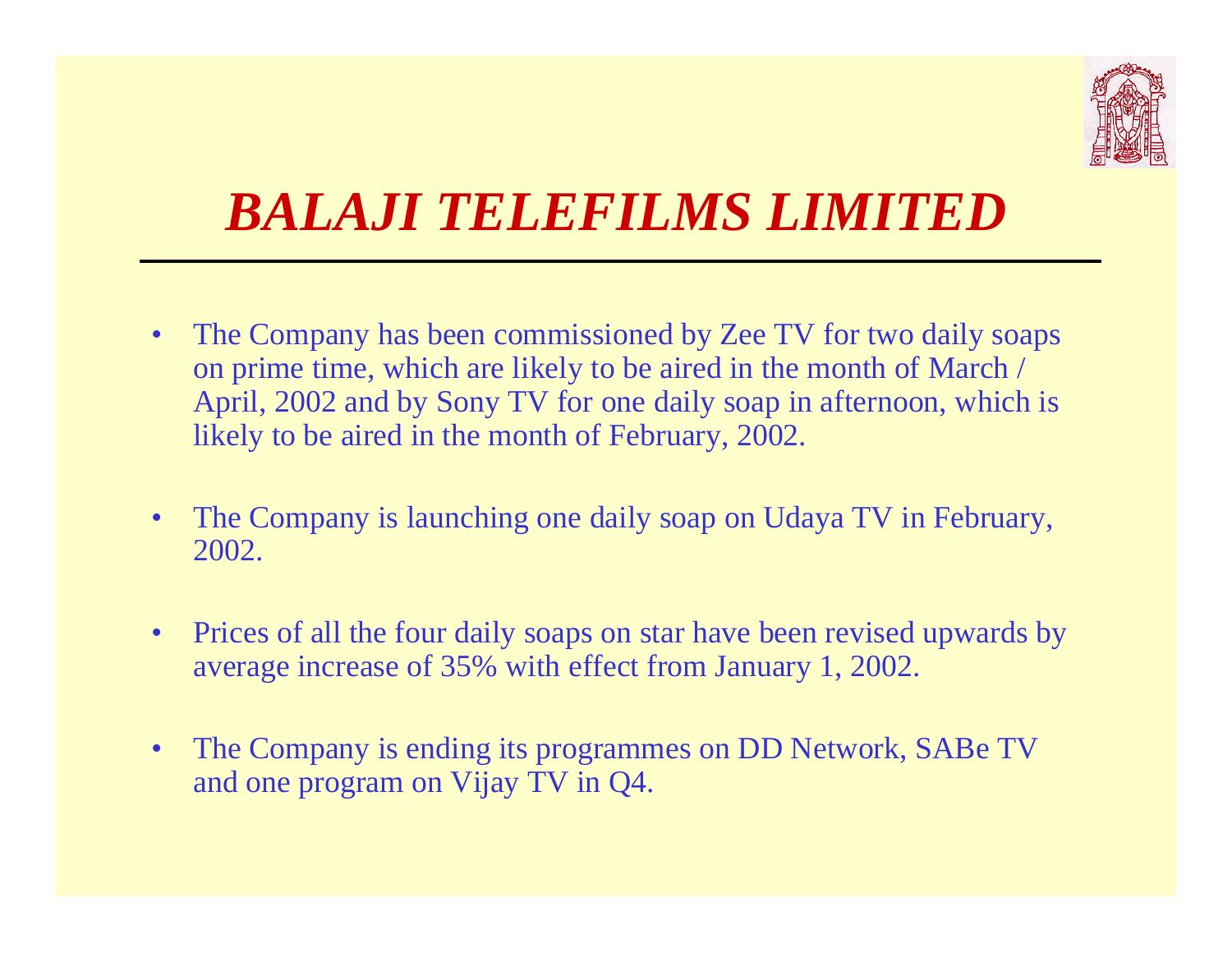

# **HIGHLIGHTS**

- Achieved Sales Turnover of Rs. 301.92 millions in Q3 against Rs. 236.21 millions in Q2 clocking sequential growth of 28% on the back of launch of four daily soaps and higher realisations.
- Profit Before Write off and Tax increased from 97.59 millions in Q2 to 135.49 millions in Q3 clocking sequential growth of 39%.
- Profit After Tax of Rs. 85.14 millions in Q3 against Rs. 66.24 millions in Q2 clocking sequential growth of 29%.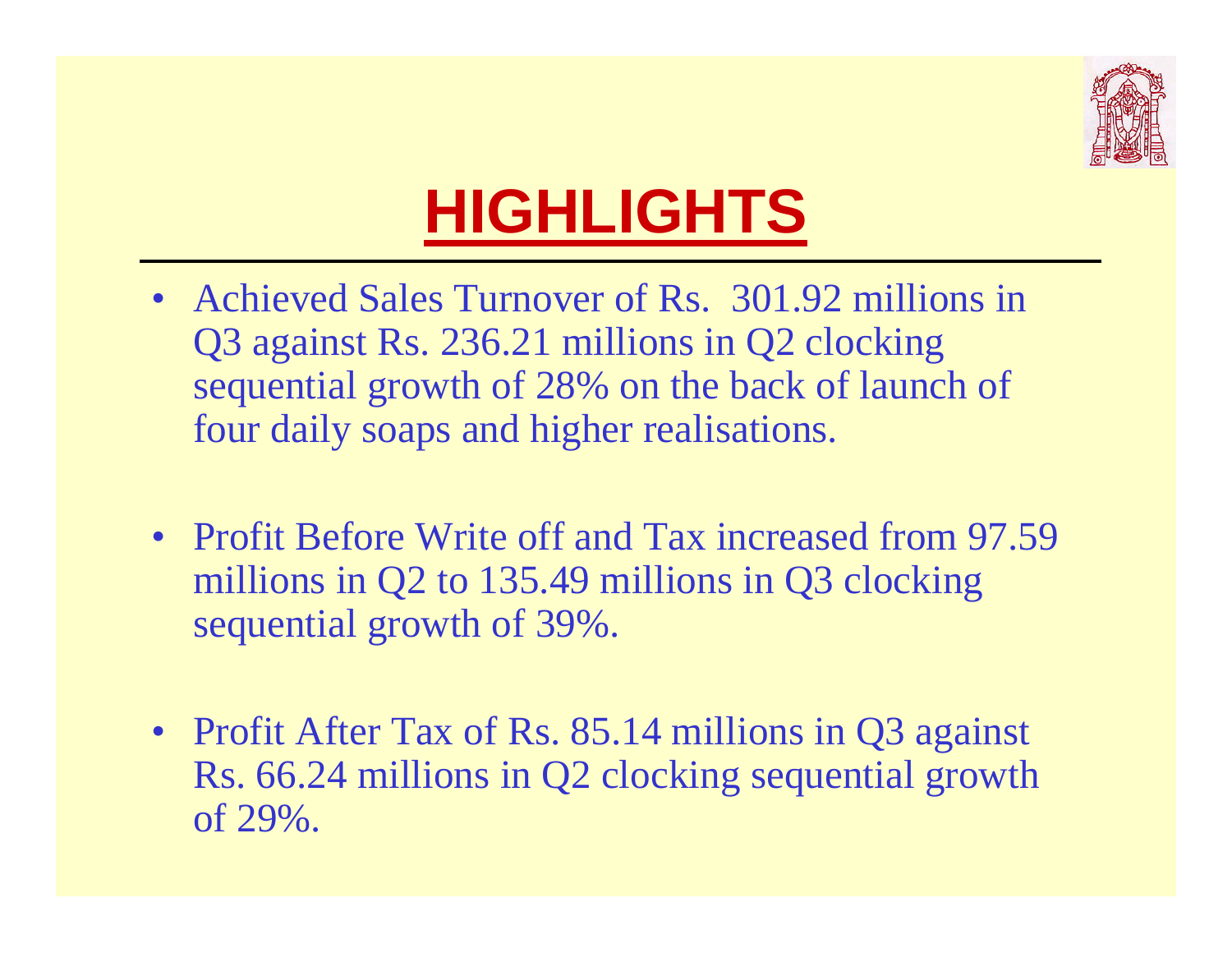

# **HIGHLIGHTS (cont..)**

- Tax Provision as % of sales increased to 14% in Q3 against 10 % in Q2
- The fresh programming hours increased from 344.5 in Q2 to 412.50 in Q3 clocking sequential growth of 20%
- Share of Commissioned Revenues increased from 66% to 76% in Q3.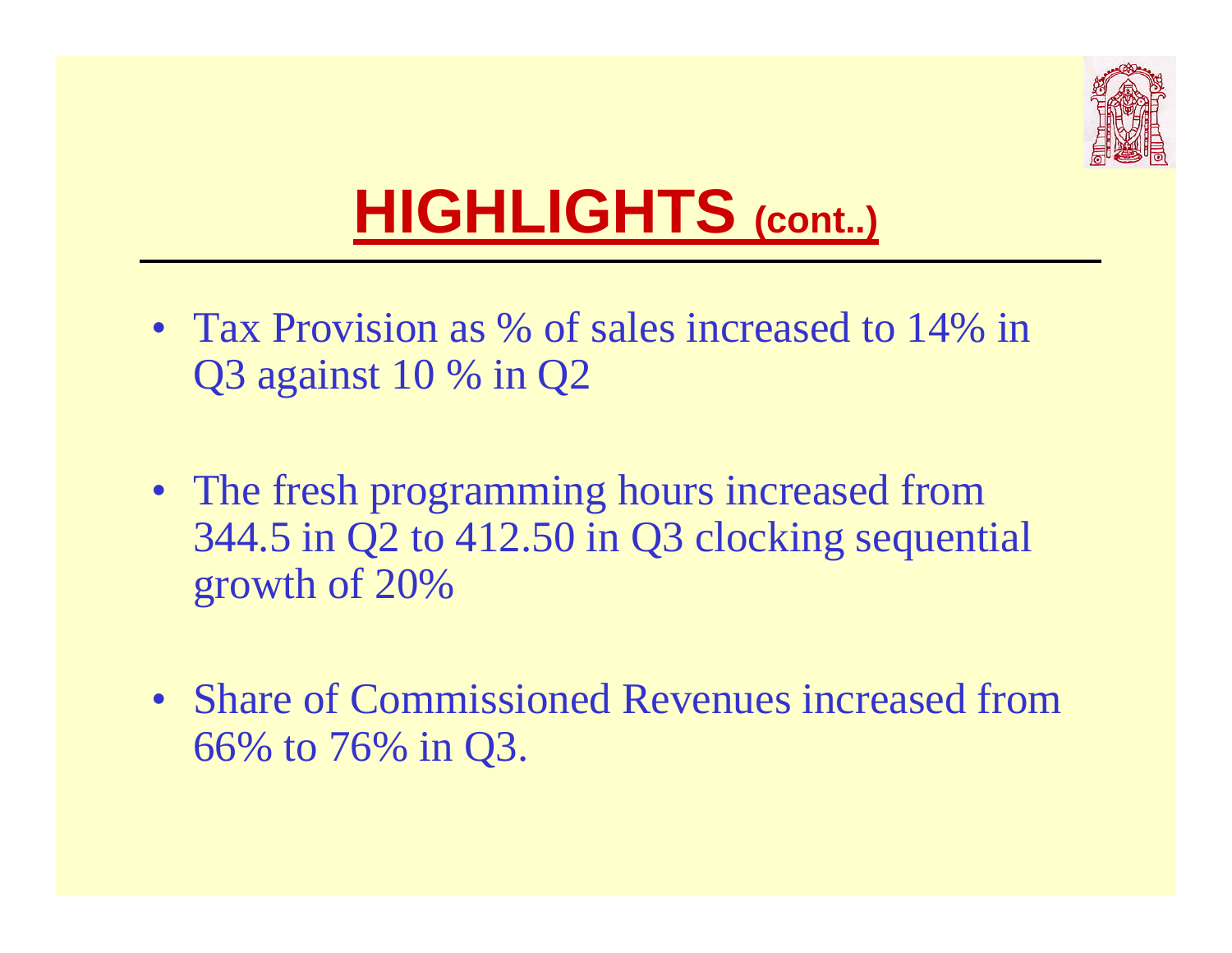

# **HIGHLIGHTS (cont..)**

- The newly launched daily soaps on Star and Sony received tremendous response from audience and already featuring in Top 30 shows on satellite channels.
- Currently, 21 Balaji shows featuring in Top 30 shows and 47 Balaji shows featuring in Top 100 shows, on satellite channels.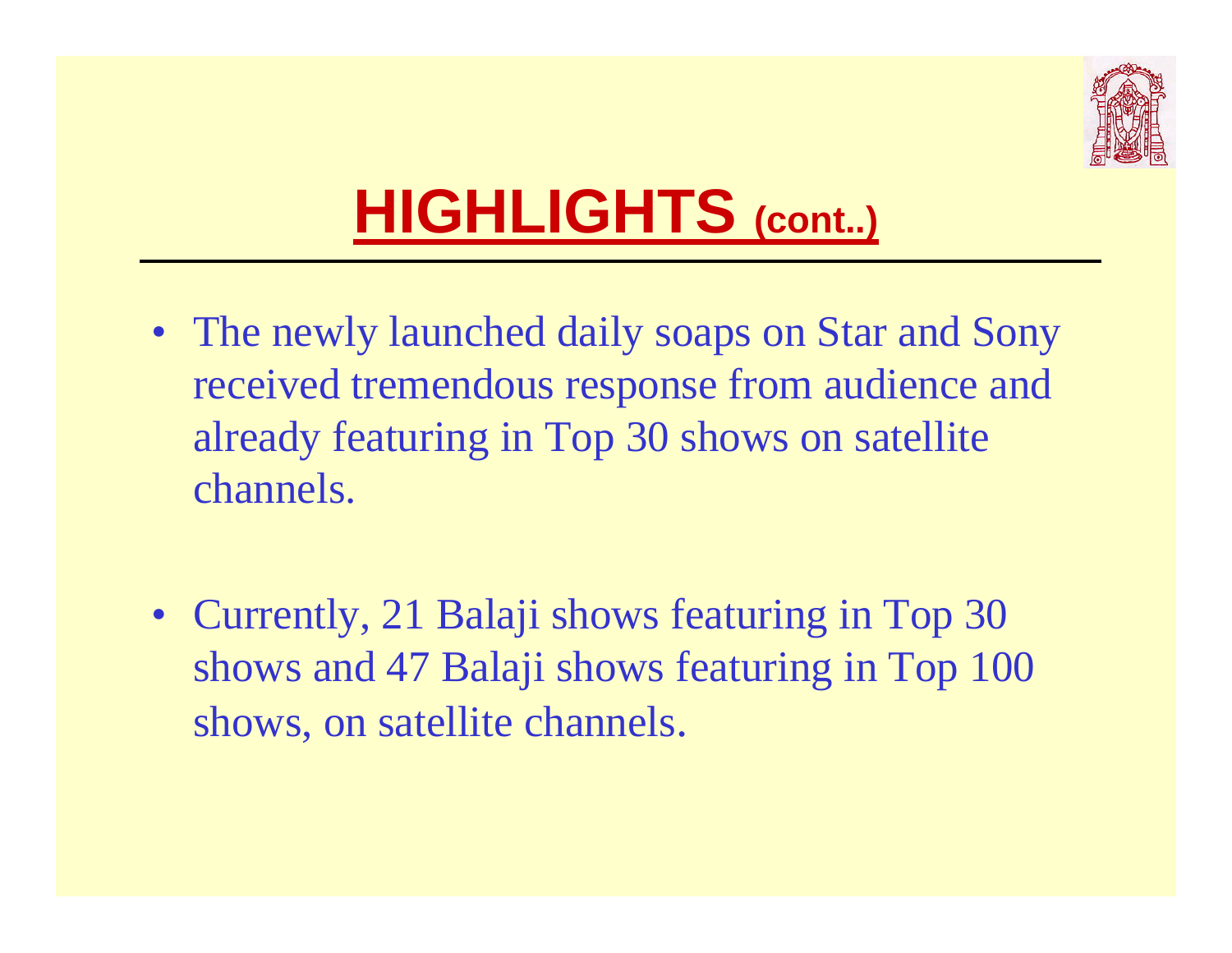

## Programming Mix (Hours)

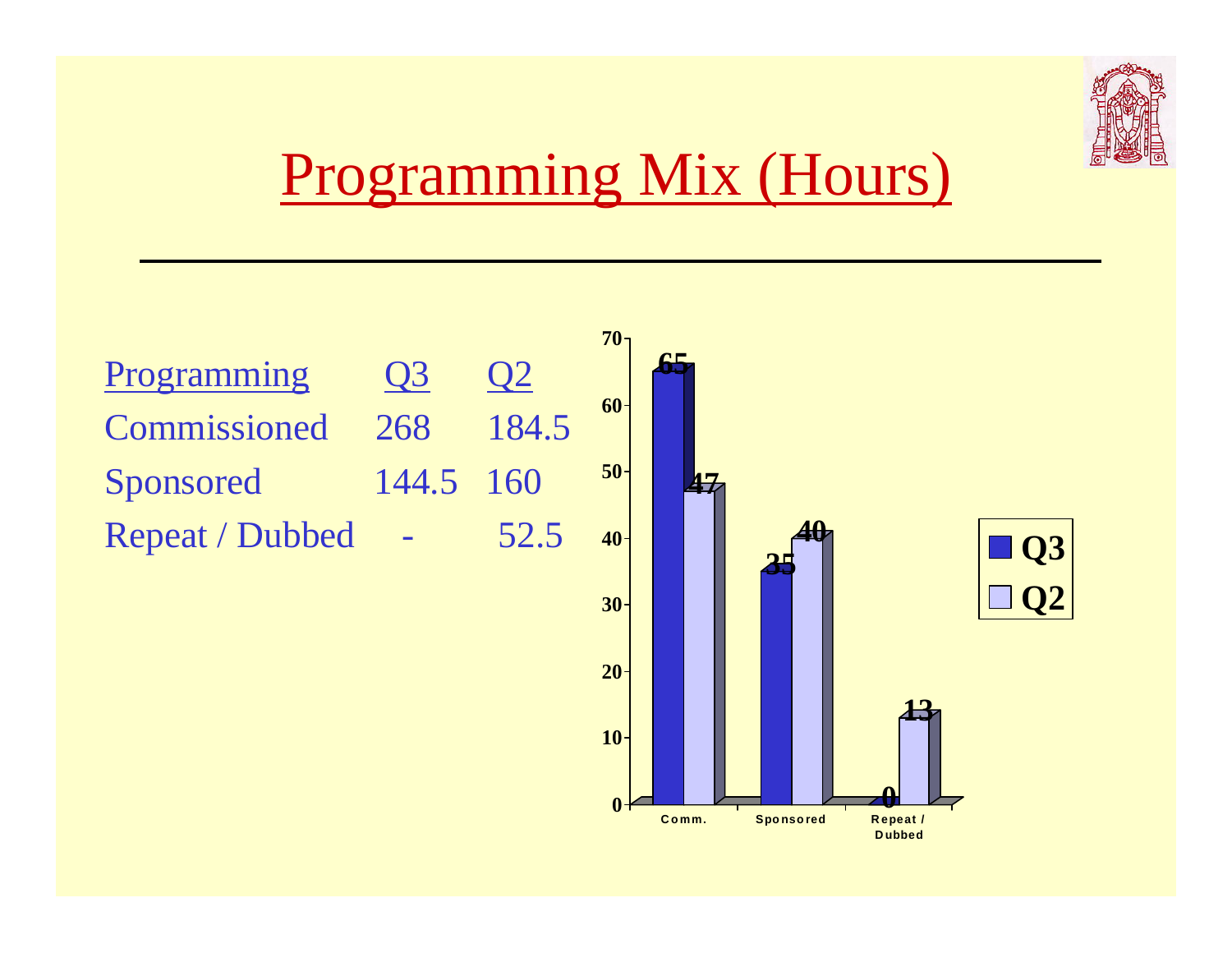

## Hindi & Regional Programs (Hours)

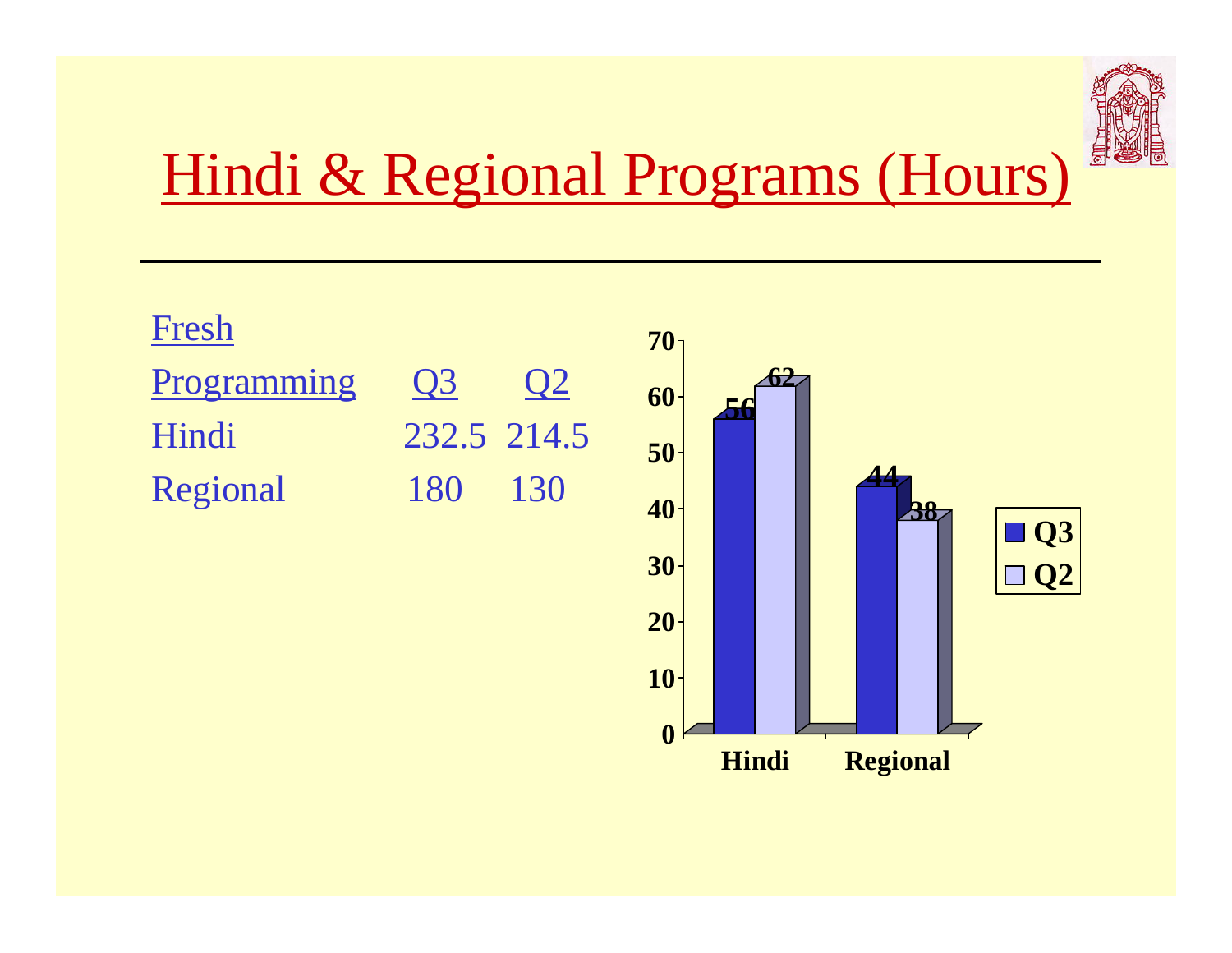

## Revenue Mix (in millions)

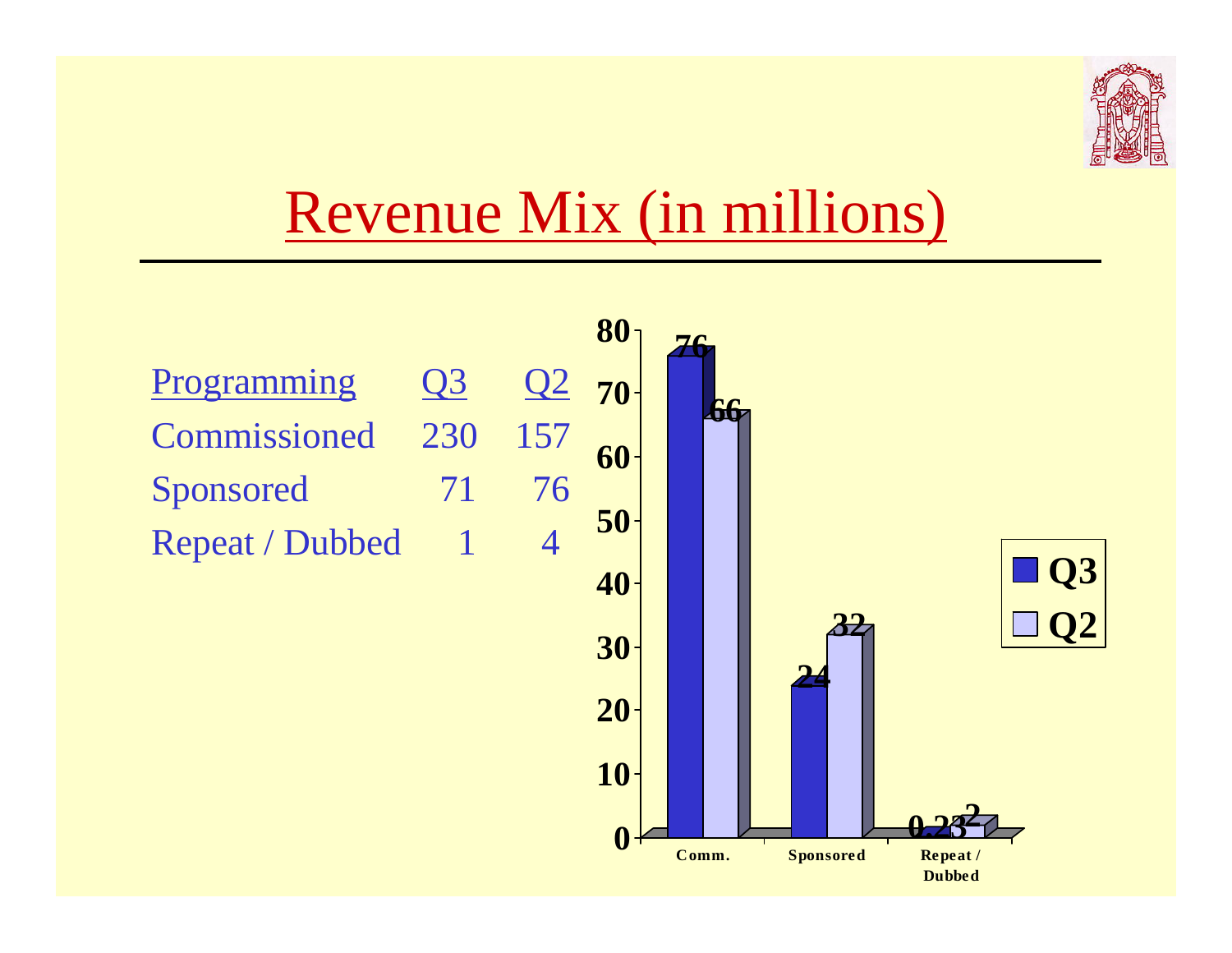

### **Channelwise Revenue Mix for Q3**

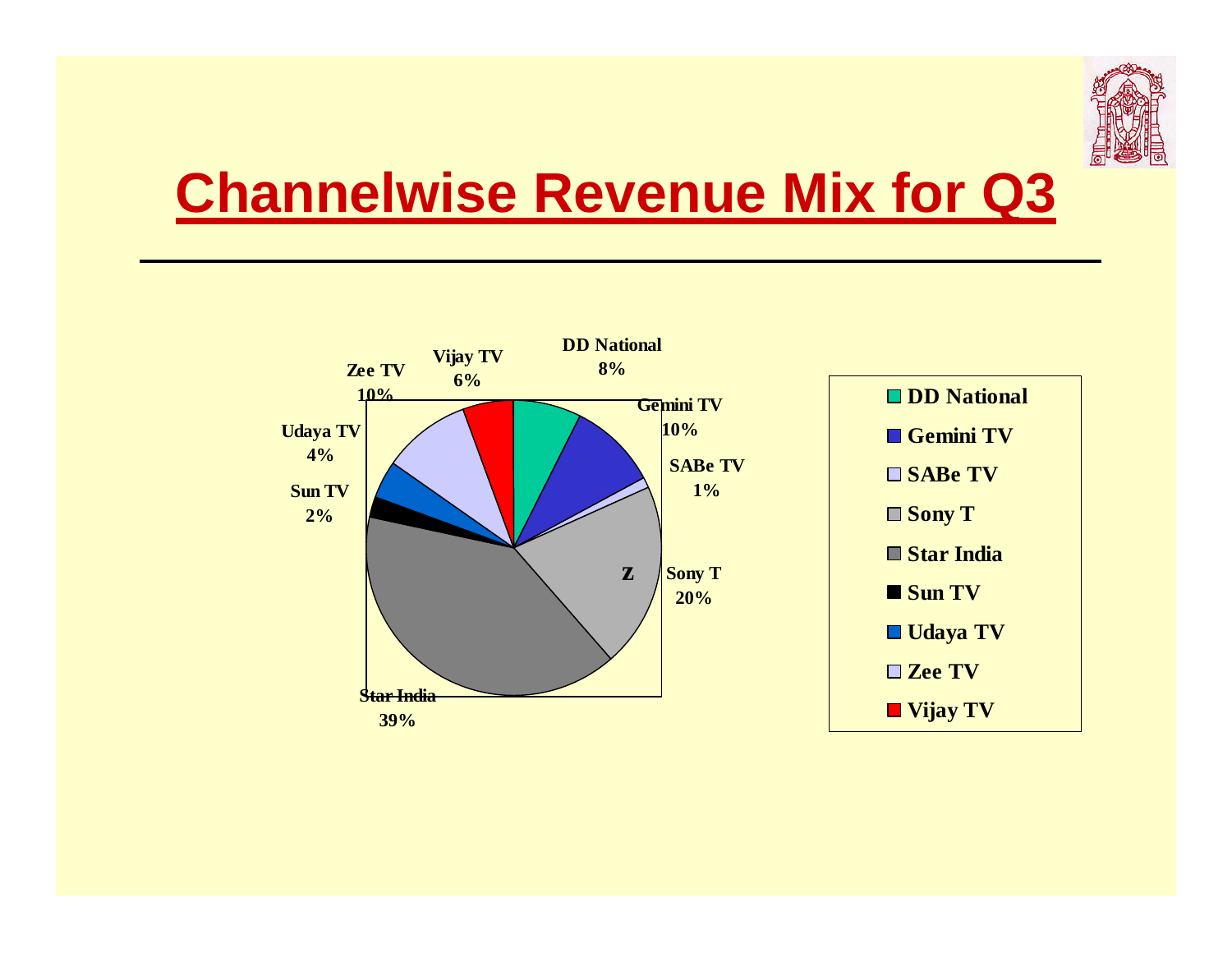

# Change in Programming in Q3

| $\bullet$ | Serials went on air         | Channel        | Frequency | Date     |
|-----------|-----------------------------|----------------|-----------|----------|
|           | Kasauti Zindagi Kay         | <b>Star TV</b> | 4 Days    | 29/10/01 |
|           | Kutumb                      | <b>Sony TV</b> | 4 Days    | 29/10/01 |
|           | Kudumbam Aur Kovil Vijay TV |                | 5 Days    | 01/10/01 |
|           | Kavyanjali                  | Vijay TV       | 5 Days    | 01/10/01 |
|           |                             |                |           |          |
| $\bullet$ | Serials went off air        | <b>Channel</b> | Frequency | Date     |
|           | Kelunga Mamiyare            | <b>Sun TV</b>  | 5 Days    | 02/11/01 |

Itihaas (Repeat) Sony TV 5 Days 17/12/01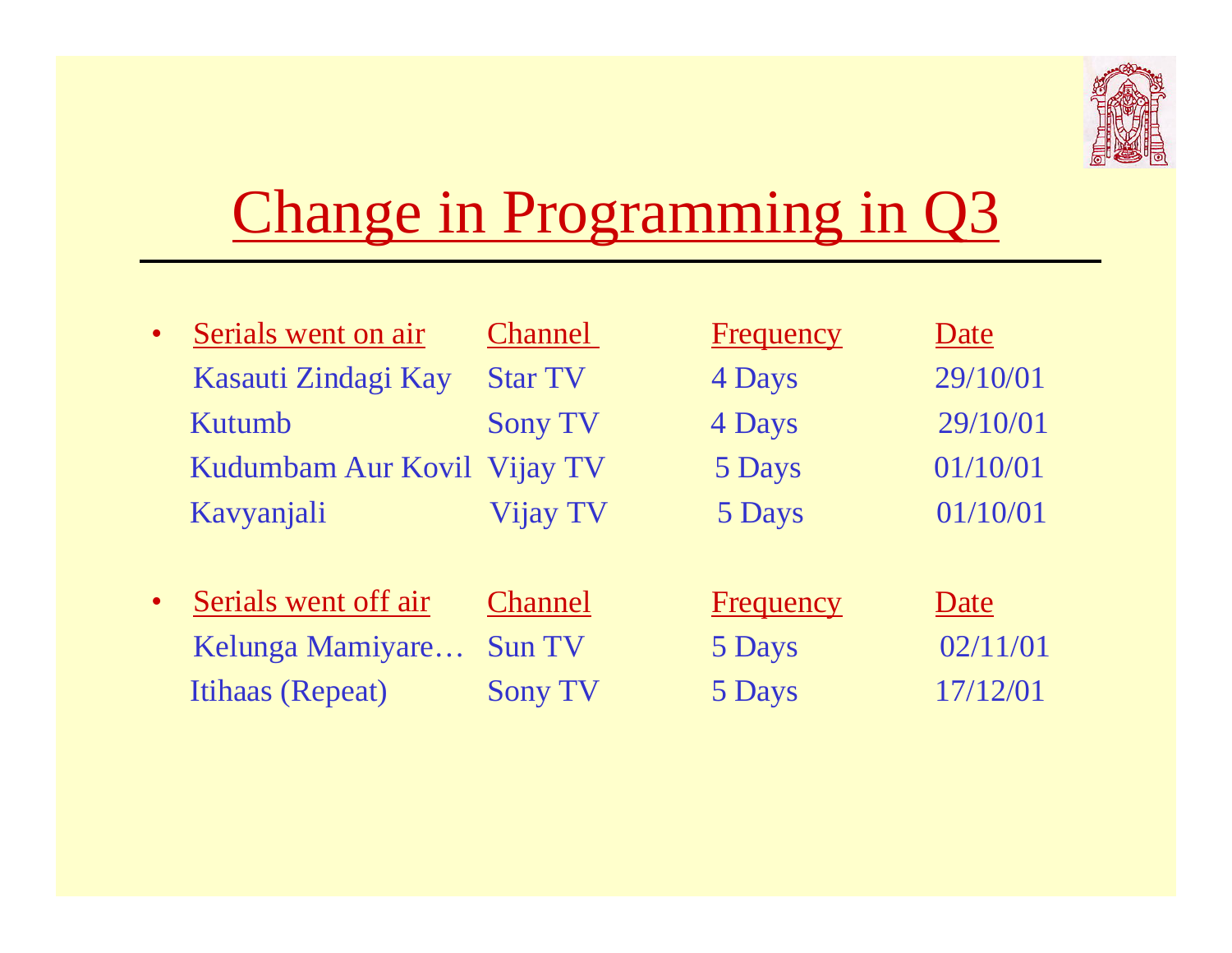

#### Likely Change in Programming

| $\bullet$ | Serials going on air        | <b>Channel</b>     | Frequency        | Month    |
|-----------|-----------------------------|--------------------|------------------|----------|
|           | Kuch Jukhi Si Palke         | <b>Sony TV</b>     | 5 Days           | February |
|           | Kamal                       | <b>Zee TV</b>      | $4/5$ Days       | March    |
|           | <b>Untitled (Comedy)</b>    | <b>Zee TV</b>      | $4/5$ Days       | April    |
|           |                             |                    |                  |          |
| $\bullet$ | Serials went off air        | <b>Channel</b>     | <b>Frequency</b> | Month    |
|           | Karam                       | <b>SABe TV</b>     | 1 Day            | January* |
|           | Kasamm                      | <b>DD</b> National | 5 Days           | February |
|           | Kudumbam Aur Kovil Vijay TV |                    | 5 Days           | February |

\* - already went off air.